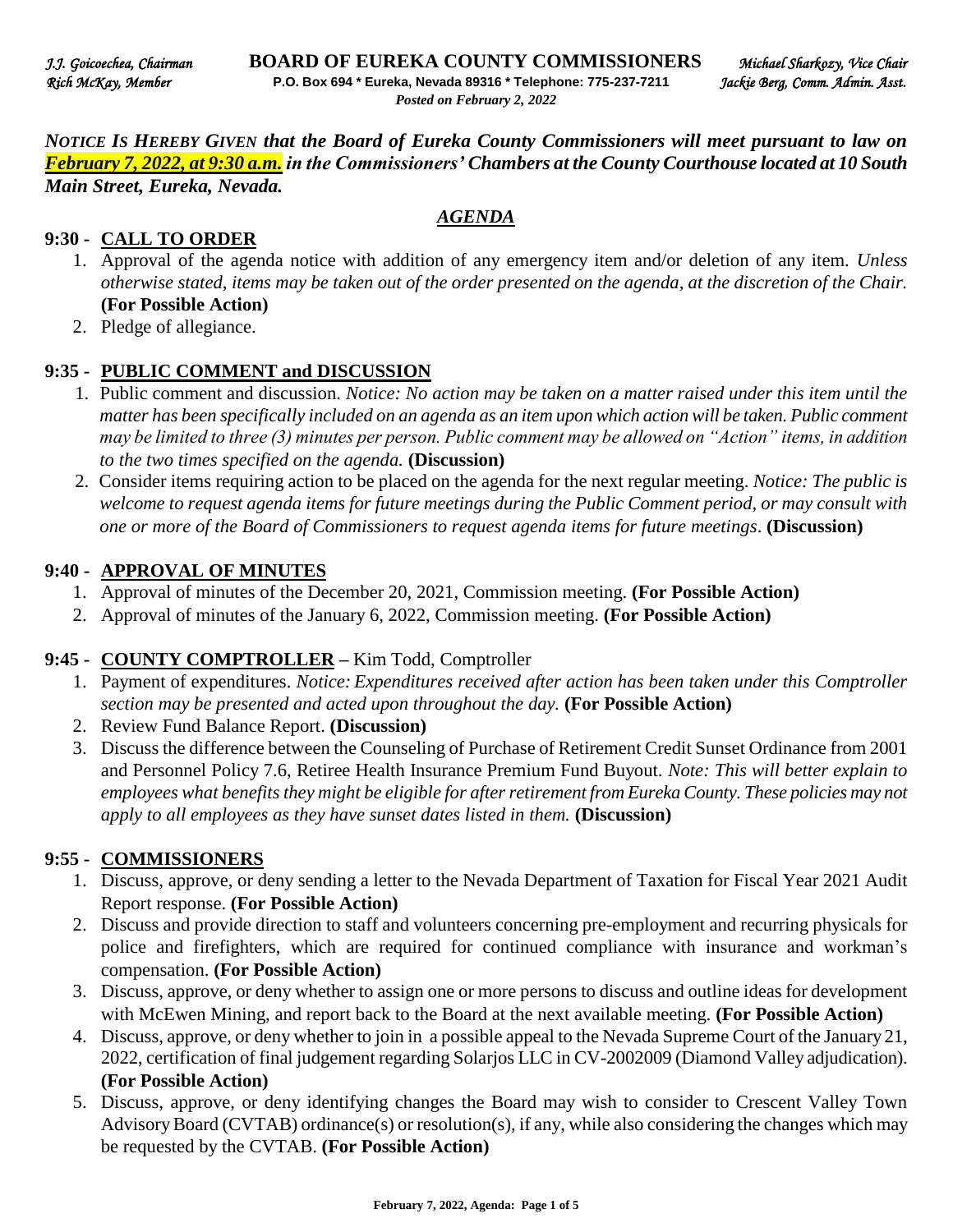# **9:55 - COMMISSIONERS –** *(continued)*

6. Discuss, approve, or deny a resolution declaring specific requirements for expenditures, including but not limited to expenditures beyond the total amount budgeted in a category of a department's budget, and any capital outlay and expenditure totaling \$3,000.00 or more, and all vehicles and other equipment purchases, and all contemplated changes, repairs, or other improvements or alterations to buildings and grounds, and all information technology software and hardware configuration amendments, additions, changes, or alternations. **(For Possible Action)** 

# **10:15 - IT DEPARTMENT –** Misty Rowley, IT Director

- 1. Update report on IT projects and activities. **(Discussion)**
- 2. Discuss, approve, or deny authorizing Quote #015545 version 2 from Quest for installation of a keypad on the NOC (network operations center) room door in the County Courthouse, for an amount not to exceed \$8,170.00 (\$6,801.82 with 20% contingency) to be paid with funds budgeted for capital outlay (010-018-55010-000) in the Technology Support budget. **(For Possible Action)**
- 3. Discuss, approve, or deny Estimate #87 from Syber Networks LLC for a Hyperconverged Server, for an amount not to exceed \$102,874.44, utilizing monies budgeted for capital outlay (010-018-55010-000) in the Technology Support budget. *Note: The Statewide Contract with Nevada State Purchasing for this server is \$175,000.00.* **(For Possible Action)**
- 4. Discuss, approve, or deny out-of-state travel for the IT Director to travel to Virginia, February 27<sup>th</sup> to March 4<sup>th</sup> for the Blackhat Spring Trainings. *Note: If approved, travel, lodging, and per diem will be paid with funds budgeted for travel and training.* **(For Possible Action)**

## **10:25 - HUMAN RESOURCES –** Heidi Whimple, Human Resources Director

- 1. Review and consider approval of the new Promotion Request form. **(For Possible Action)**
- 2. Review and consider approval of the updated Hiring Freeze Waiver Justification form. **(For Possible Action)**
- 3. In order to address changes and updates to the Eureka County Personnel Policy, as recommended by the Human Resources Director, the Commissioners will (a) review and discuss proposed changes; (b) propose a resolution to consider adopting said changes at a future date; and (c) set date and time for a public hearing to consider the amended policy and adopt changes as presented, reject changes, or adopt with further revisions or amendments. *Note: Recommended date and time for the public hearing is 10:00 a.m. on February 22nd .* **(For Possible Action)**

## **10:35 - SHERIFF –** Jesse Watts, Sheriff

1. Review Hiring Freeze Waiver Justification and consider authorizing the Sheriff to fill the position of one Dispatcher I. **(For Possible Action)** 

## **10:40 - TREASURER –** Pernecia Johnson, Treasurer

1. Pursuant to NRS 361.603, review and approve Eureka County's acquisition of any tax delinquent parcels due to be sold at auction on April 20, 2022. **(For Possible Action)** 

## **10:45 – CLERK RECORDER** – Lisa Hoehne, Clerk Recorder

- 1. Review Hiring Freeze Waiver Justification and consider authorizing the Clerk Recorder to fill the position of Deputy Clerk Recorder I or II. **(For Possible Action)**
- 2. Discuss, approve, or deny the following position descriptions: (a) Election Officer (Poll Worker); and (b) Counting Board Member. **(For Possible Action)**
- 3. Review Hiring Freeze Waiver Justifications and authorize recruitment of the following positions: (a) Election Officer (Poll Worker); and (b) Counting Board Member. **(For Possible Action)**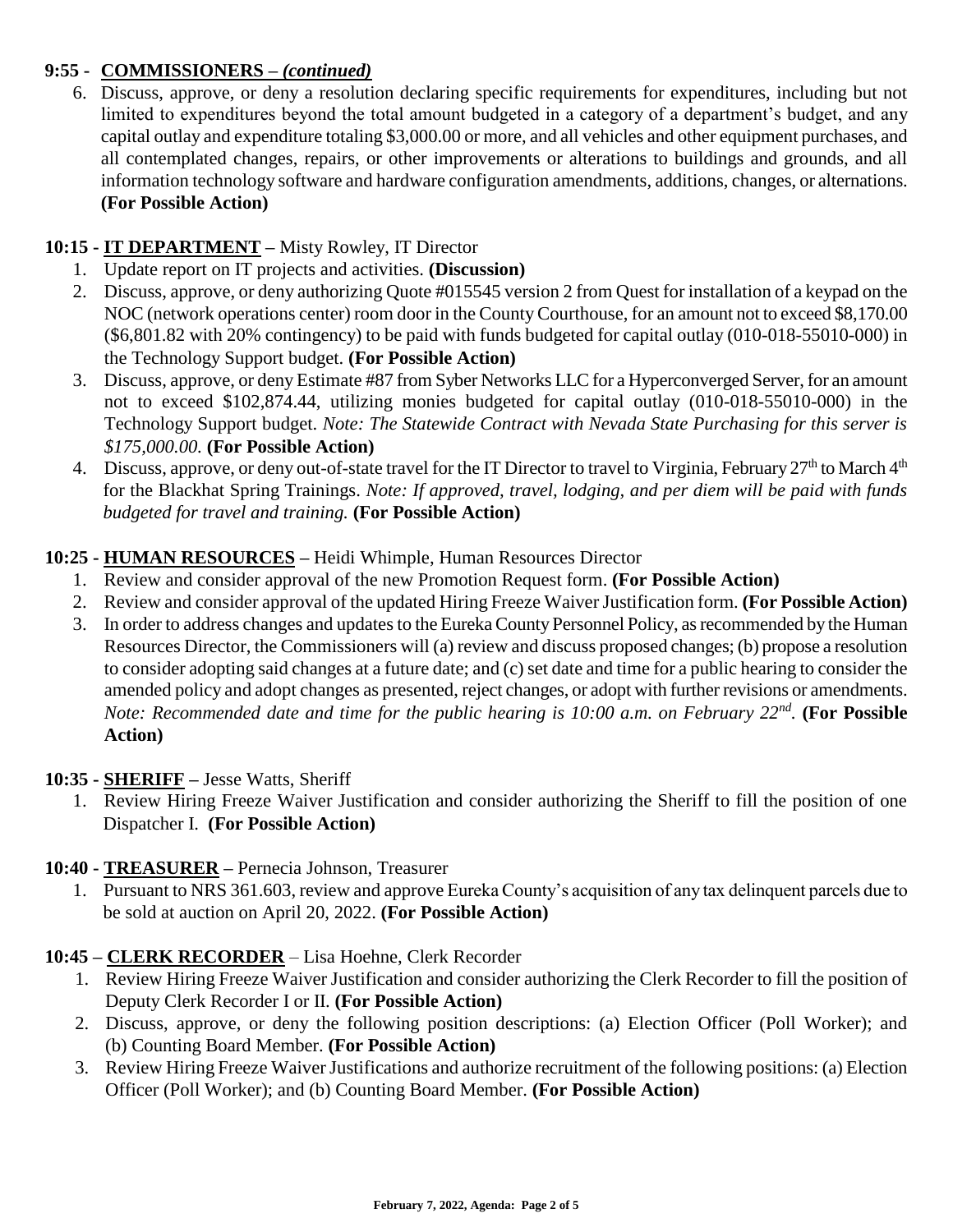# **10:50 – COOPERATIVE EXTENSION –** Gary McCuin, Extension Educator

1. Review and consider approving quotes from Parsons Drilling Inc. in the amount of \$11,735.74, Mt. Wheeler Power in the amount of \$12,680.00, and Jerry White in the amount of \$3,290.00 for work and materials to upgrade and repair the east well at the Rafter 7 Sheep Farm, to be paid with monies budgeted for capital outlay (030-120-55010-000 ) in the Agricultural Extension budget, and all matters properly relating thereto. **(For Possible Action)** 

# **10:55 – NORTHERN NEVADA EMS CONSORTIUM –** Rusty Bahr, Member

- 1. Update on NNEMSC emergency medical services and efforts to build better EMS systems in rural Nevada. **(Discussion)**
- 2. Consider request from NNEMSC, a Nevada nonprofit organization, for a donation of \$5,000.00 in the current fiscal year, along with a request to budget a donation of \$5,000.00 in Fiscal Year 2023. **(For Possible Action)**

## **11:00 – PERDIZ SPORT SHOOTING –** Jerry White

1. Consider a request from Jerry White for a donation to Perdiz Sport Shooting in the current fiscal year (2022), as well as a request to budget a donation in the upcoming fiscal year (2023) in order to complete necessary maintenance and repairs at the shooting range. **(For Possible Action)** 

## **11:05 - COUNTY FACILITIES –** Joyce Jeppesen, Asst. Public Works Director-Admin.

- 1. Review and approve or deny job descriptions for (a) Casual Attendant, (b) Casual Lifeguard, (c) Casual Assistant Manager, and (d) Swimming Pool Supervisor, and all matters properly relating thereto. **(For Possible Action)**
- 2. Review and approve or deny promotion request to promote qualified Casual Lifeguard to Casual Assistant Manager, and all matters properly relating thereto. **(For Possible Action)**
- 3. Review and approve or deny signing the Member Risk Management Grant Application Approval Form for the application of partial reimbursement of the cost to install security cameras at the Eureka Swimming Pool, and all matters properly relating thereto. **(For Possible Action)**

# **11:15 – ROAD DEPARTMENT –** Raymond Hodson, Assistant Public Works Director

- 1. Update report on Road Department projects and activities. **(Discussion)**
- 2. Discuss and consider supporting a letter to the Nevada Congressional Delegation with the Duckwater Shoshone Tribe, Nye County, White Pine County, and Nevada Department of Transportation regarding paving the Duckwater Road from approximately 10.45 miles south of US Highway 50 to approximately 1 (one) mile north of Duckwater, and all matters properly relating thereto. **(For Possible Action)**

## **11:20 - PUBLIC WORKS –** Jeb Rowley, Public Works Director

- 1. Report on Public Works projects and activities. **(Discussion)**
- 2. Discussthe process for a rate review for utility service in all systems within Eureka County; the last rate review and ordinance rate change were completed in 2006. **(For Possible Action)**
- 3. Discussion with Lumos & Associates regarding County-wide street, road, and utility infrastructure projects for the next five years. **(Discussion)**
- 4. Discuss, approve, or deny accepting the donation of a Model 20 GGMA Onan-Cummins Generator currently located at the Eureka Administrative Facility (Annex). **(For Possible Action)**
- 5. Review and approve or deny a quote from Curry Supply Company for a winch rack with full width tail roller assembly including installation to convert a transport truck to a frac tank transport, for an amount not to exceed \$63,687.47, to be purchased with funds budgeted for capital outlay (020-106-55010-000) in the Road Department budget, and all matters properly relating thereto. **(For Possible Action)**
- 6. Discuss, approve, or deny out-of-state travel to Gilbert, Arizona, for two mechanics to deliver and pick up the completed frac tank transport outfitted by Curry Supply Company (dates will be determined upon scheduling with Curry Supply), and all matters properly relating thereto. **(For Possible Action)**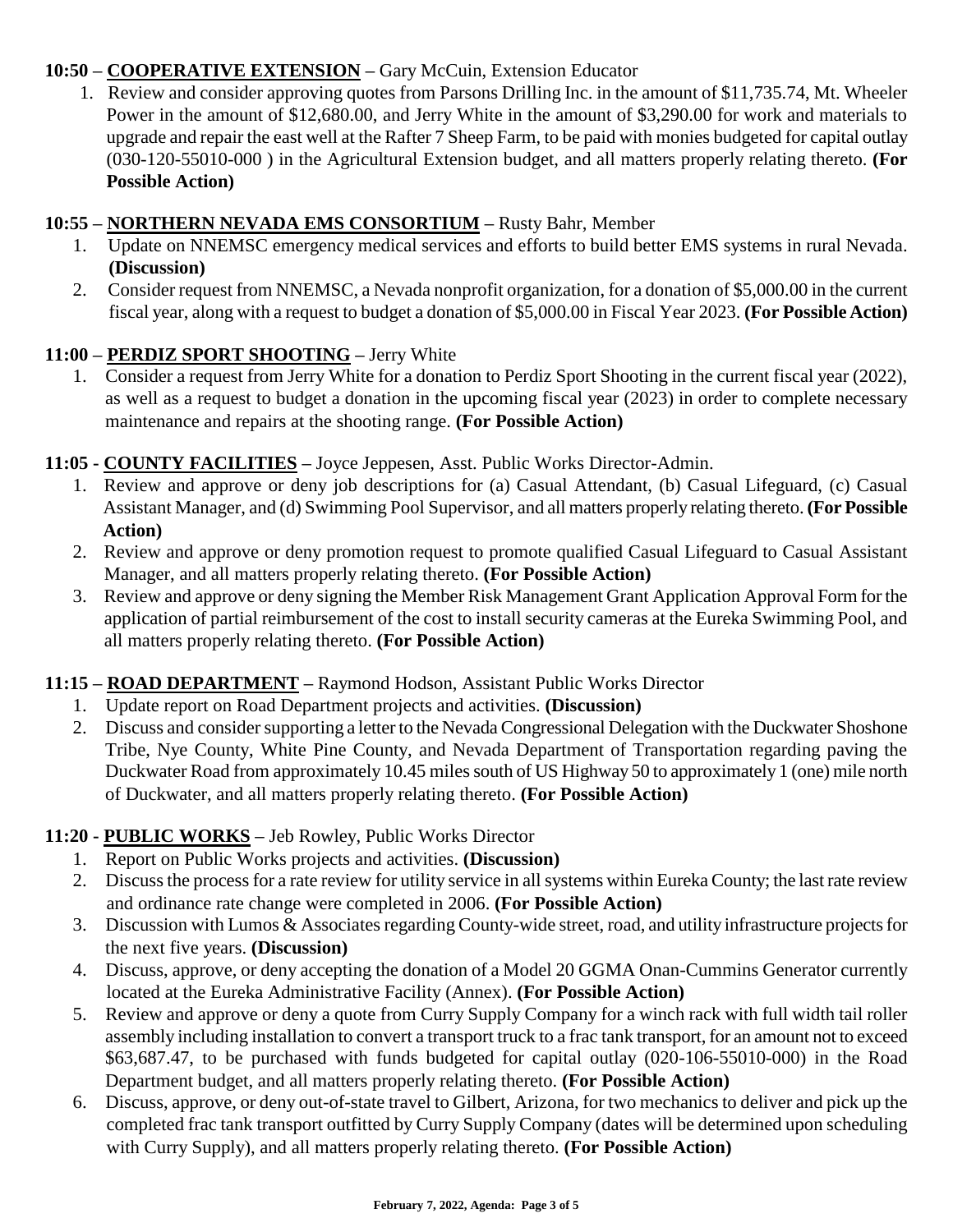# **11:20 - PUBLIC WORKS –** *(continued)*

- 7. Review and approve or deny the job description for Public Works Mechanic I, III, III, and all matters properly relating thereto. **(For Possible Action)**
- 8. Review and approve or deny the job description for Public Works Senior Mechanic, and all matters properly relating thereto. **(For Possible Action)**
- 9. Review and approve or deny promotion request to promote a qualified Mechanic II to Mechanic III, and all matters properly relating thereto. **(For Possible Action)**

# **11:40 - NATURAL RESOURCES –** Jake Tibbitts, Natural Resources Manager

- 1. Report on current and emerging natural resource issues affecting Eureka County. **(Discussion)**
- 2. Discuss approve, or deny out-of-state travel for Natural Resources Manager to attend the National Association of Conservation Districts annual meeting in Orlando, Florida, February 12<sup>th</sup>-16<sup>th</sup>, with no cost to the County for travel, lodging, meals, and per diem which will be paid for by the Nevada Association of Conservation Districts. **(For Possible Action)**
- 3. Discuss approve, or deny utilizing funds currently budgeted for capital outlay (042-140-55010-043) in the Capital Projects Fund to purchase a Diamond Valley Weed Control District weed treatment set-up consisting of a truck with specialized bed including a tank and spraying system, dump trailer with ancillary tank, and associated equipment, tools, and supplies, in an amount not to exceed \$230,000.00, and all matters properly relating thereto. *Note: Current and future anticipated funding agreements with Bureau of Land Management (and potentially others) are and will be used to recover, through treatment reimbursement, most if not all of the costs associated with this purchase*. **(For Possible Action**)
- 4. Discuss and consider response to US Forest Service Forest-wide Prescribed Fire Restoration Project Preliminary Environmental Assessment. **(For Possible Action)**
- 5. Discuss and consider response to Bureau of Land Management North Diamond Valley #1-27 Exploration Project Environmental Assessment. **(For Possible Action)**
- 6. Discuss and consider providing scoping comments to Bureau of Land Management 2022 Greater Sage-Grouse Land Use Plan Amendments. **(For Possible Action)**

# **12:00 - RECESS FOR LUNCH**

# **1:00 - FISCAL YEAR 2022-2023 BUDGET**

- 1. Discuss current tax rate and consider any proposed changes to the tax rate, which must be submitted to the Nevada Department of Taxation by February 22, 2022. *Note: No actual changes to the tax rate may be considered without a public hearing; this is simply to meet a State requirement for reporting any changes that may be proposed.* **(For Possible Action)**
- 2. Review tax allocation worksheet and provide direction related to allocation of the tax rate among specific funds and for specific purpose. *Note: The proposed allocation of the tax rate must be submitted to the Department of Taxation.* **(For Possible Action)**
- 3. Review financial impact and continue discussion and provide direction, with possible action, related to proposed staffing levels, personnel requests from department heads, and cost of living adjustments for Fiscal Year 2023, and all matters properly relating there. **(For Possible Action)**
- 4. Discuss and consider capital outlay requests from department heads, prioritizing projects and purchases for Fiscal Year 2023, and all matters properly relating thereto. **(For Possible Action)**
- 5. Conduct budget review with the departments listed below including possible action or direction related to tentative budgets. *Note: The Tentative Budget is due to the Department of Taxation by April 15, 2022. All budgets are subject to revision before adoption of the Final Budget, which is due to the Department of Taxation by June 1, 2022*. **(For Possible Action)**
	- a. Crescent Valley Town Advisory Board
	- b. Television District Board